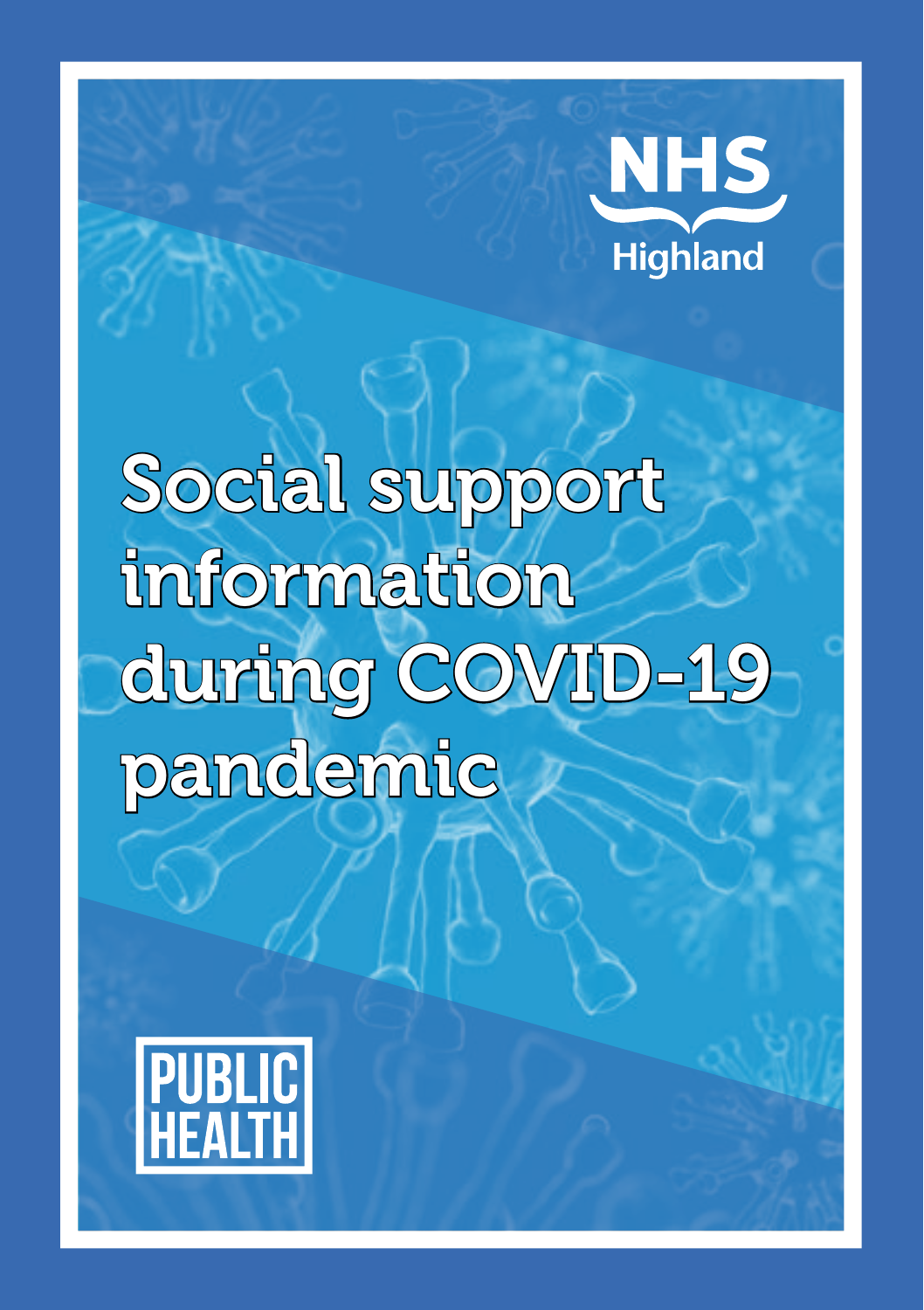# Highland Council Information for Communities

A free COVID-19 helpline has been setup by Highland Council to provide urgent assistance during the COVID crisis in relation to:

- support to access food and supplies
- business grants
- education
- support with applying for welfare benefits
- information on keyworkers
- how to volunteer
- adult and children's social care.

You can call the Highland Council COVID helpline free on: 0300 303 1362. It is open weekdays 8am to 6pm.

A website for community advice is also available via the Ready Scotland website: <https://bit.ly/2zUANCI>

# Third Sector Information

You can search a register of local organisations to find out about services across Highlands, from support with food provision, shopping, loneliness, picking up prescriptions, art and craft activities, to links to national organisations that provide support.



The website can be accessed via the following: <https://bit.ly/3dbulFM>

# NHS Inform

Latest guidance about COVID-19 from NHS Scotland and the Scottish Government, including social distancing and stay at home advice can be found the following link: https://bit.ly/2SwLng7



There is a whole range of information on NHS inform including details on coping with money worries which can be found via the following link: <https://bit.ly/2ysYlyf>

Information on mental health support can be found through the following link: <https://bit.ly/3b418uY>

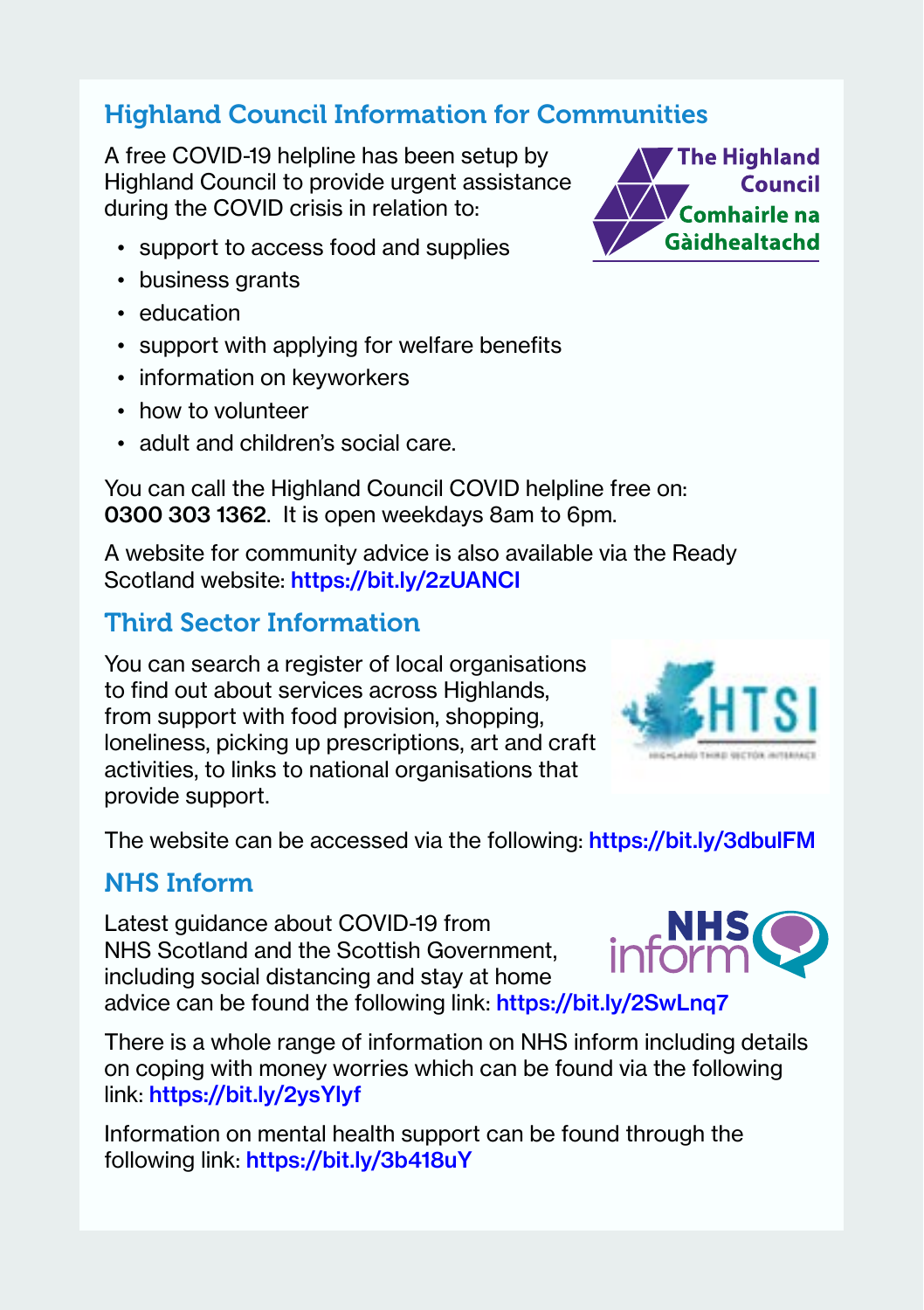# Citizen Advice Bureaux

Citizen Advice Bureau offices are currently closed to the public, but they can be contacted by email or phone as stated below:



| <b>Branch</b>                            | Contact                                                                                                    |
|------------------------------------------|------------------------------------------------------------------------------------------------------------|
| Inverness,<br>Badenoch and<br>Strathspey | 07367965244<br>(only if you have an emergency, otherwise email)<br>enquiries@invernesscab.casonline.org.uk |
|                                          | <b>Financial Health Check</b><br>0800 085 7145                                                             |
|                                          | <b>Claiming Universal Credit</b><br>0800 023 2581 or webchat: https://bit.ly/2yk2fcT                       |
| Caithness                                | 01847 894 243 or 01847 896 796                                                                             |
|                                          | bureau@caithnesscab.casonline.org.uk                                                                       |
| Ross &<br>Cromarty                       | 01349 883 333                                                                                              |
|                                          | bureau@alnesscab.casonline.org.uk                                                                          |
| East & Central<br>Sutherland             | 01408 633 000                                                                                              |
|                                          | advice@ecscab.org.uk                                                                                       |
| North & West<br>Sutherland               | 01971 521 730                                                                                              |
|                                          | nws-bureau@nwscab.casonline.org.uk                                                                         |
| Lochaber                                 | 01397 705 311                                                                                              |
|                                          | adviser@lochabercab.casonline.org.uk                                                                       |
| Skye &<br>Lochalsh                       | 01478 612 032                                                                                              |
|                                          | adviser@slcab.org.uk                                                                                       |
| Nairn                                    | 01667 456 677                                                                                              |
|                                          | bureau@nairncab.casonline.org.uk                                                                           |